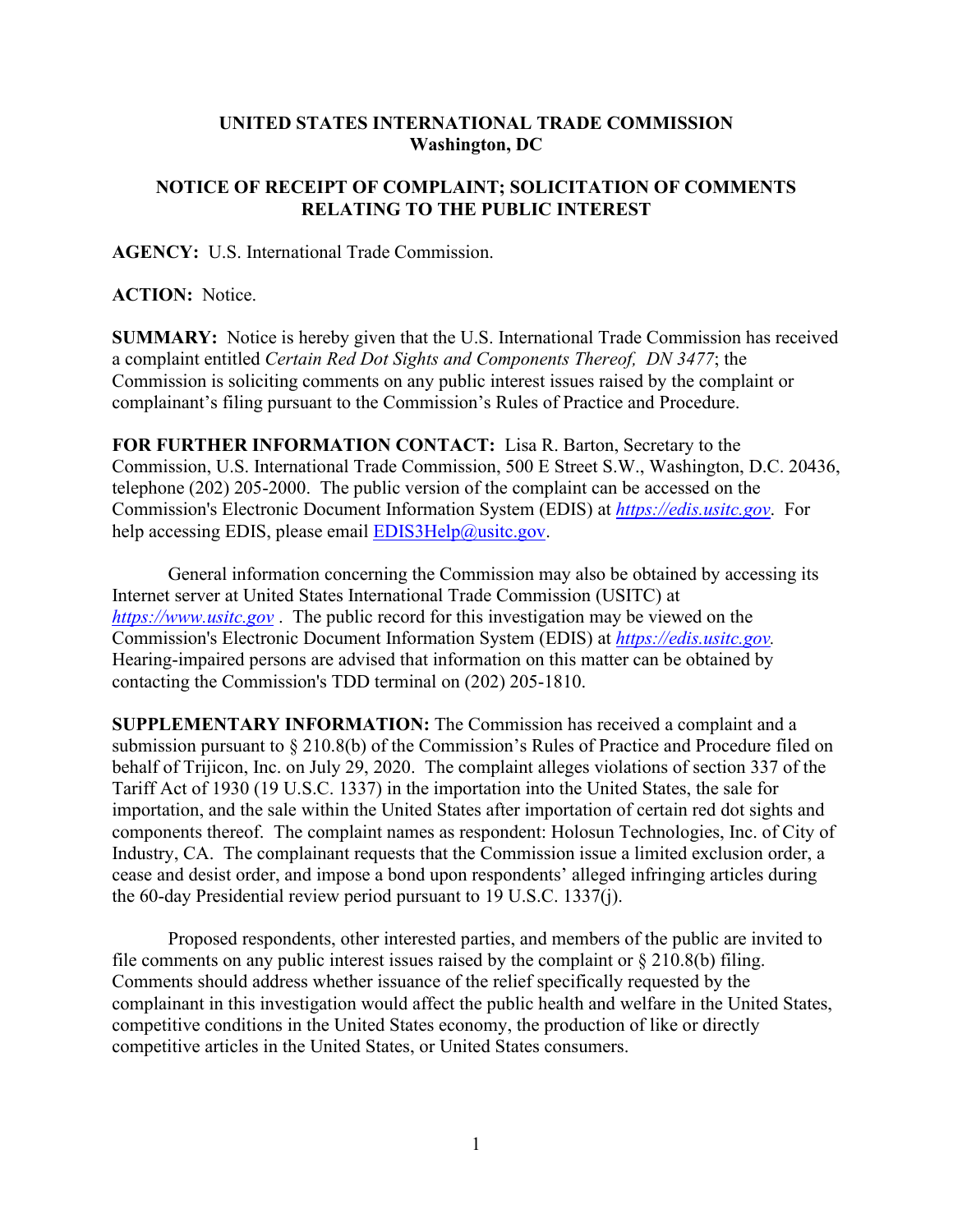In particular, the Commission is interested in comments that:

- (i) explain how the articles potentially subject to the requested remedial orders are used in the United States;
- (ii) identify any public health, safety, or welfare concerns in the United States relating to the requested remedial orders;
- (iii) identify like or directly competitive articles that complainant, its licensees, or third parties make in the United States which could replace the subject articles if they were to be excluded;
- (iv) indicate whether complainant, complainant's licensees, and/or third party suppliers have the capacity to replace the volume of articles potentially subject to the requested exclusion order and/or a cease and desist order within a commercially reasonable time; and
- (v) explain how the requested remedial orders would impact United States consumers.

Written submissions on the public interest must be filed no later than by close of business, eight calendar days after the date of publication of this notice in the Federal Register. There will be further opportunities for comment on the public interest after the issuance of any final initial determination in this investigation. Any written submissions on other issues must also be filed by no later than the close of business, eight calendar days after publication of this notice in the Federal Register. Complainant may file replies to any written submissions no later than three calendar days after the date on which any initial submissions were due. Any submissions and replies filed in response to this Notice are limited to five (5) pages in length, inclusive of attachments.

Persons filing written submissions must file the original document electronically on or before the deadlines stated above. Submissions should refer to the docket number ("Docket No. 3477") in a prominent place on the cover page and/or the first page. (*See* Handbook for Electronic Filing Procedures, [Electronic Filing Procedures](https://www.usitc.gov/documents/handbook_on_filing_procedures.pdf)<sup>[1](#page-1-0)</sup>). Please note the Secretary's Office will accept only electronic filings during this time. Filings must be made through the Commission's Electronic Document Information System (EDIS, *[https://edis.usitc.gov](https://edis.usitc.gov/)*.) No inperson paper-based filings or paper copies of any electronic filings will be accepted until further notice. Persons with questions regarding filing should contact the Secretary a[tEDIS3Help@usitc.gov.](mailto:EDIS3Help@usitc.gov)

Any person desiring to submit a document to the Commission in confidence must request confidential treatment. All such requests should be directed to the Secretary to the Commission and must include a full statement of the reasons why the Commission should grant such

<span id="page-1-0"></span><sup>1</sup> Handbook for Electronic Filing Procedures:

*[https://www.usitc.gov/documents/handbook\\_on\\_filing\\_procedures.pdf](https://www.usitc.gov/documents/handbook_on_filing_procedures.pdf)*